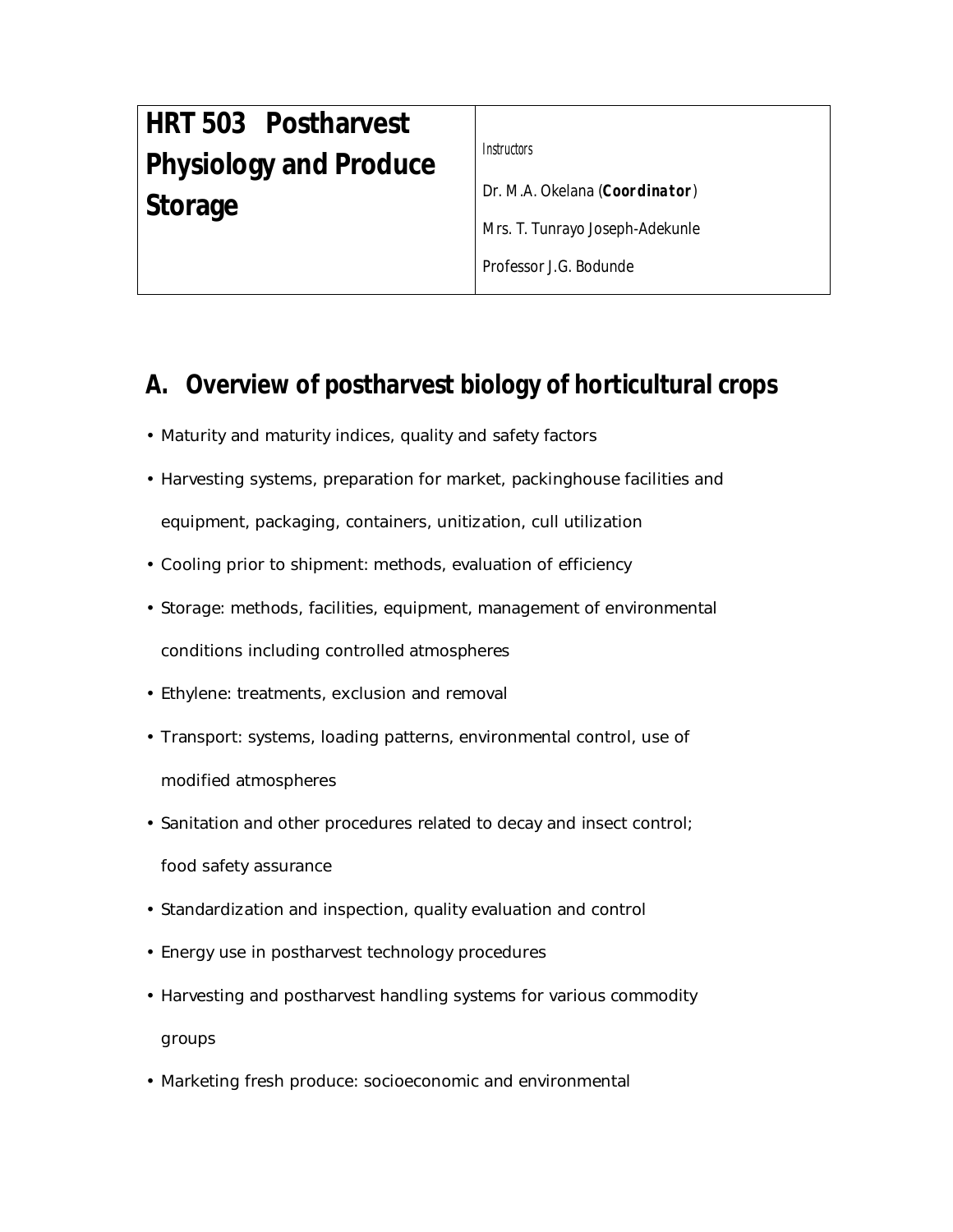Considerations

# **B. Lecture Outlines**

\*Introduction and Background to Scope of Course

\*Horticultural Produce Morphological Classification

\*Produce Structure

\*Basic Physiological Aspects of Stored Horticultural Produce

\*Overview of the Magnitude of Postharvest Produce Situation in Nigeria – Term Paper

\*Environment and Produce Life and Storage

\*Pre-harvest Factors Relevant in Postharvest Produce State and Storage

\*Quality Attributes Peculiarity in Horticultural Produce

\*Produce Storage Methods and Storage Structures

\*Produce Handling and Packaging Methods

\*Vegetable Seed Storage

\*Vase Life of Ornamentals

# **C. Laboratory/Practical Instruction Outlines**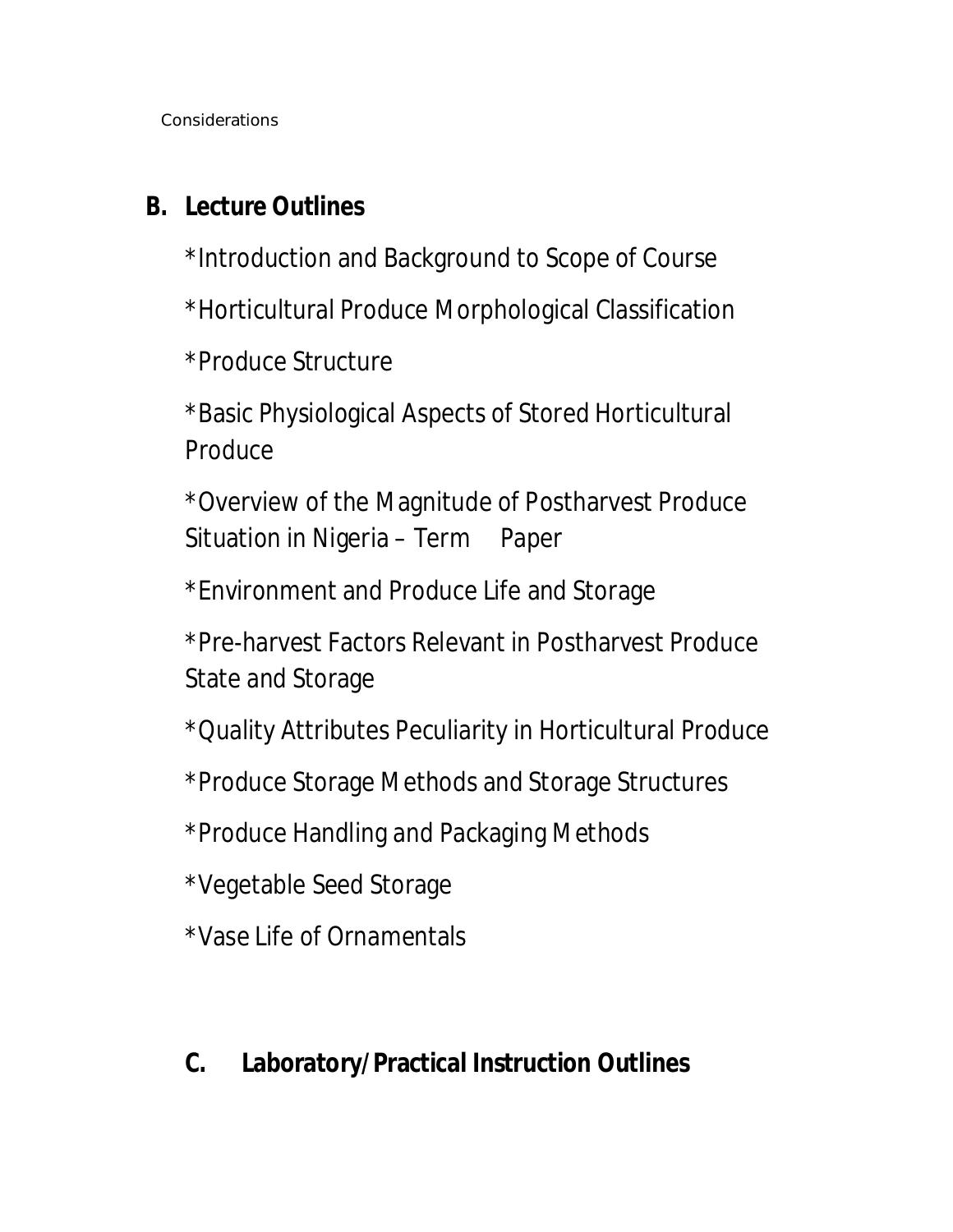\*Harvesting Techniques for Basic Produce Types/Classes

\*Produce Transit Handling

\*Available Indigenous Knowledge Systems of Produce Storage

\*Identification and Appreciation of Produce Spoilage Symptoms

\*Storage Structures Identification

\*Field Trips to Relevant Institutions on Stored Produce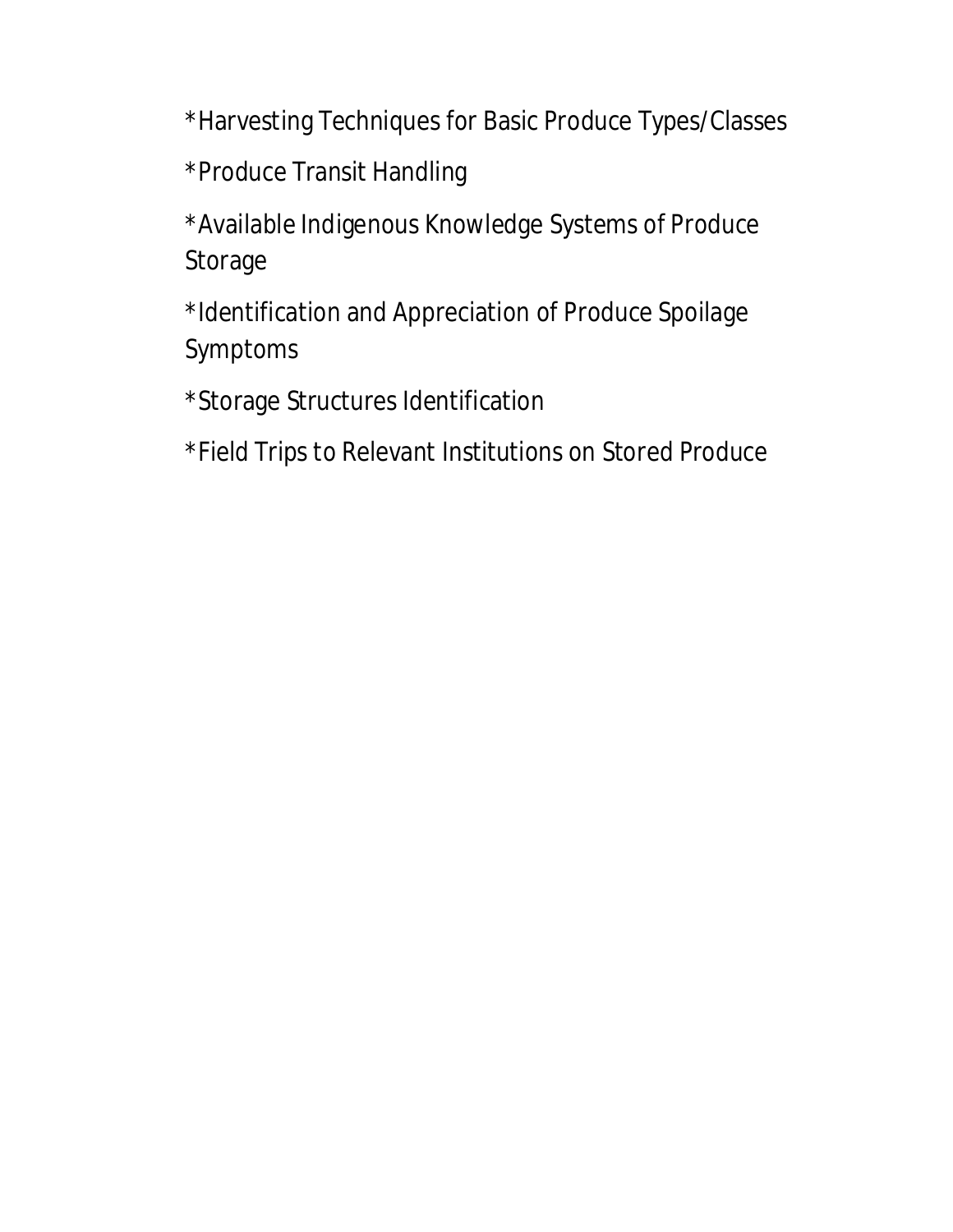# **BASIC HARVEST AND POST-HARVEST HANDLING CONSIDERATIONS FOR FRESH FRUITS AND VEGETABLES**

# **2.1 Harvest handling**

## **2.1.1 Maturity index for fruits and vegetables**

The principles dictating at which stage of maturity a fruit or vegetable should be harvested are crucial to its subsequent storage and marketable life and quality. Post-harvest physiologists distinguish three stages in the life span of fruits and vegetables: maturation, ripening, and senescence. Maturation is indicative of the fruit being ready for harvest. At this point, the edible part of the fruit or vegetable is fully developed in size, although it may not be ready for immediate consumption. Ripening follows or overlaps maturation, rendering the produce edible, as indicated by taste. Senescence is the last stage, characterized by natural degradation of the fruit or vegetable, as in loss of texture, flavour, etc. (senescence ends at the death of the tissue of the fruit). Some typical maturity indexes are described in following sections.

#### **Skin colour:**

This factor is commonly applied to fruits, since skin colour changes as fruit ripens or matures. Some fruits exhibit no perceptible colour change during maturation, depending on the type of fruit or vegetable. Assessment of harvest maturity by skin colour depends on the judgment of the harvester, but colour charts are available for cultivars, such as apples, tomatoes, peaches, chilli peppers, etc.

#### **Optical methods:**

Light transmission properties can be used to measure the degree of maturity of fruits. These methods are based on the chlorophyll content of the fruit, which is reduced during maturation. The fruit is exposed to a bright light, which is then switched off so that the fruit is in total darkness. Next, a sensor measures the amount of light emitted from the fruit, which is proportional to its chlorophyll content and thus its maturity.

#### **Shape:**

The shape of fruit can change during maturation and can be used as a characteristic to determine harvest maturity. For instance, a banana becomes more rounded in crosssections and less angular as it develops on the plant. Mangoes also change shape during maturation. As the mango matures on the tree the relationship between the shoulders of the fruit and the point at which the stalk is attached may change. The shoulders of immature mangoes slope away from the fruit stalk; however, on more mature mangoes the shoulders become level with the point of attachment, and with even more maturity the shoulders may be raised above this point.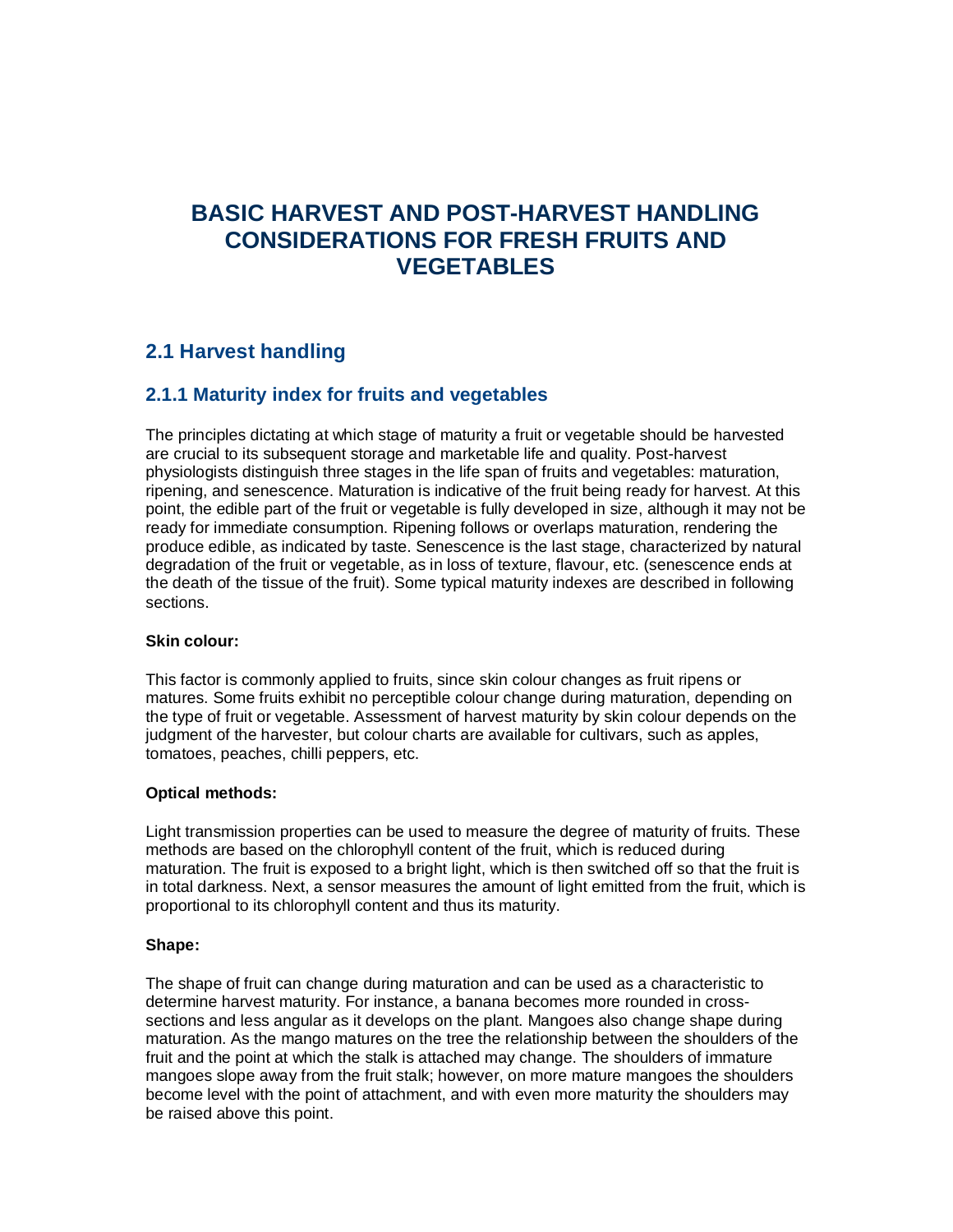#### **Size:**

Changes in the size of a crop while growing are frequently used to determine the time of harvest. For example, partially mature cobs of *Zea mays saccharata* are marketed as sweet corn, while even less mature and thus smaller cobs are marketed as baby corn. For bananas, the width of individual fingers can be used to determine harvest maturity. Usually a finger is placed midway along the bunch and its maximum width is measured with callipers; this is referred to as the calliper grade.

#### **Aroma:**

Most fruits synthesize volatile chemicals as they ripen. Such chemicals give fruit its characteristic odour and can be used to determine whether it is ripe or not. These doors may only be detectable by humans when a fruit is completely ripe, and therefore has limited use in commercial situations.

#### **Fruit opening:**

Some fruits may develop toxic compounds during ripening, such as ackee tree fruit, which contains toxic levels of hypoglycine. The fruit splits when it is fully mature, revealing black seeds on yellow arils. At this stage, it has been shown to contain minimal amounts of hypoglycine or none at all. This creates a problem in marketing; because the fruit is so mature, it will have a very short post-harvest life. Analysis of hypoglycine 'A' (hyp.) in ackee tree fruit revealed that the seed contained appreciable hyp. at all stages of maturity, at approximately 1000 ppm, while levels in the membrane mirrored those in the arils. This analysis supports earlier observations that unopened or partially opened ackee fruit should not be consumed, whereas fruit that opens naturally to over 15 mm of lobe separation poses little health hazard, provided the seed and membrane portions are removed. These observations agree with those of Brown et al. (1992) who stated that bright red, full sized ackee should never be forced open for human consumption.

#### **Leaf changes:**

Leaf quality often determines when fruits and vegetables should be harvested. In root crops, the condition of the leaves can likewise indicate the condition of the crop below ground. For example, if potatoes are to be stored, then the optimum harvest time is soon after the leaves and stems have died. If harvested earlier, the skins will be less resistant to harvesting and handling damage and more prone to storage diseases.

#### **Abscission:**

As part of the natural development of a fruit an abscission layer is formed in the pedicel. For example, in cantaloupe melons, harvesting before the abscission layer is fully developed results in inferior flavoured fruit, compared to those left on the vine for the full period.

#### **Firmness:**

A fruit may change in texture during maturation, especially during ripening when it may become rapidly softer. Excessive loss of moisture may also affect the texture of crops. These textural changes are detected by touch, and the harvester may simply be able to gently squeeze the fruit and judge whether the crop can be harvested. Today sophisticated devices have been developed to measure texture in fruits and vegetables, for example, texture analyzers and pressure testers; they are currently available for fruits and vegetables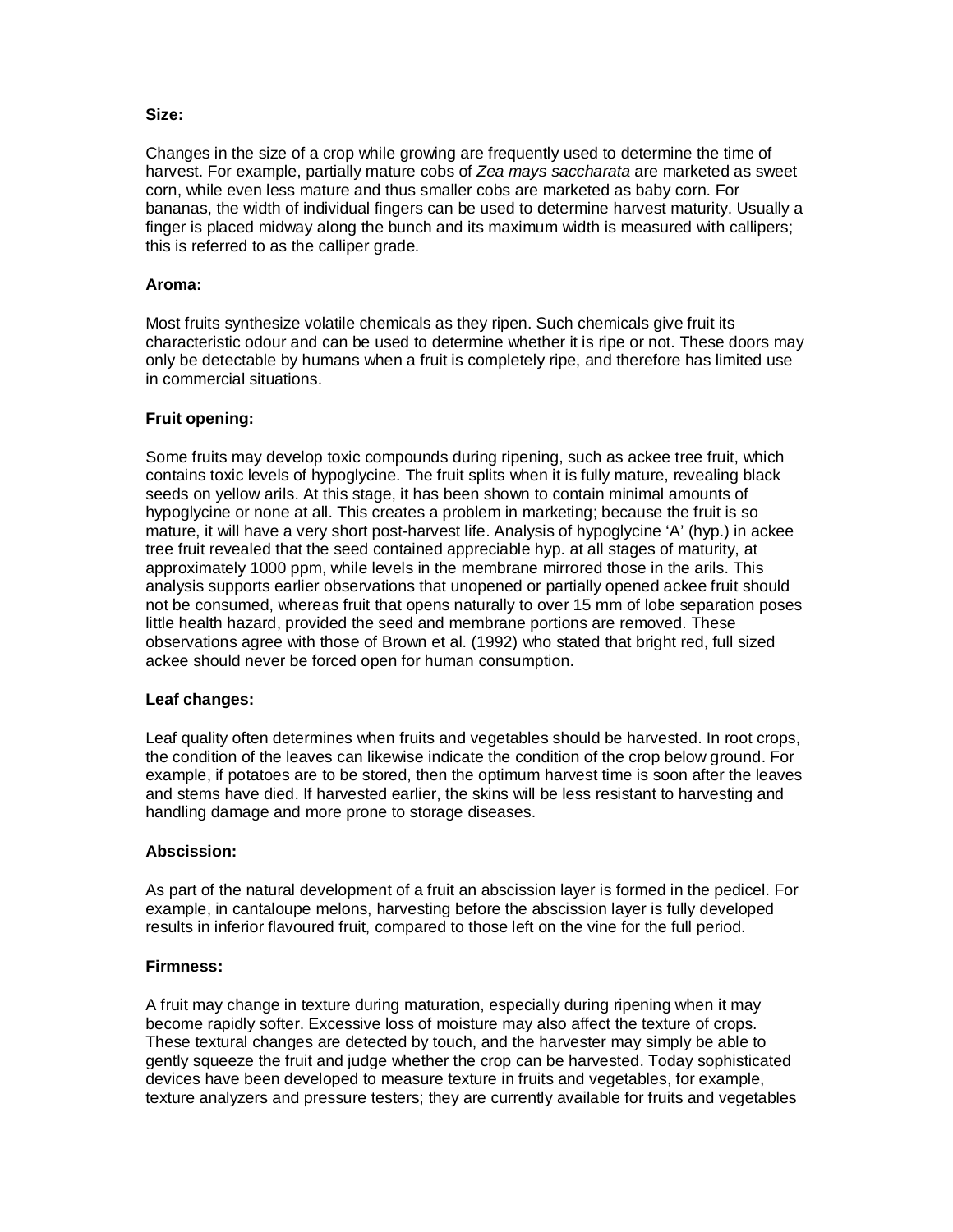in various forms. A force is applied to the surface of the fruit, allowing the probe of the penetrometer or texturometer to penetrate the fruit flesh, which then gives a reading on firmness. Hand held pressure testers could give variable results because the basis on which they are used to measure firmness is affected by the angle at which the force is applied. Two commonly used pressure testers to measure the firmness of fruits and vegetables are the Magness-Taylor and UC Fruit Firmness testers (Figure 2.1). A more elaborate test, but not necessarily more effective, uses instruments like the Instron Universal Testing Machine. It is necessary to specify the instrument and all settings used when reporting test pressure values or attempting to set standards.

The Agricultural Code of California states that "Bartlett pears shall be considered mature if they comply with one of the following: (a) the average pressure test of not less than 10 representative pears for each commercial size in any lot does not exceed 23 lb (10.4 kg); (b) the soluble solids in a sample of juice from not less than 10 representative pears for each commercial size in any lot is not less than 13%" (Ryall and Pentzer, 1982). This Code defines minimum maturity for Bartlett pears and is presented in Table 2.1.

Table 2.1 Minimum maturity standard (expressed as minimum soluble solids required and maximum Magness-Taylor test pressure allowed) of fresh Bartlett pears for selected pear size ranges (adapted from Ryall and Pentzer, 1982).

| Pear Size*                                            | 6.0 cm to 6.35 cm $\mathcal{E}$ 6.35 cm |      |
|-------------------------------------------------------|-----------------------------------------|------|
| Minimum Soluble Solids (%) Maximum Test Pressure (kg) |                                         |      |
| Below 10%                                             | 8.6                                     | 9.1  |
| 10%                                                   | 9.1                                     | 9.5  |
| 11%                                                   | 9.3                                     | 9.8  |
| 12%                                                   | 9.5                                     | 10.0 |

*\*Pear size expressed as maximum diameter (cm)*

Table 2.1 can be simplified by establishing a minimum tolerance level of 13% soluble solids as indicator of a pear's maturity and in this way avoid the pressure test standard control (California Pear Bulletin No. 1, 1972, California Tree Fruit Agreement, Sacramento, CA):

#### **Figure 2.1 Pressure tester used to measure firmness of fruits and vegetables.**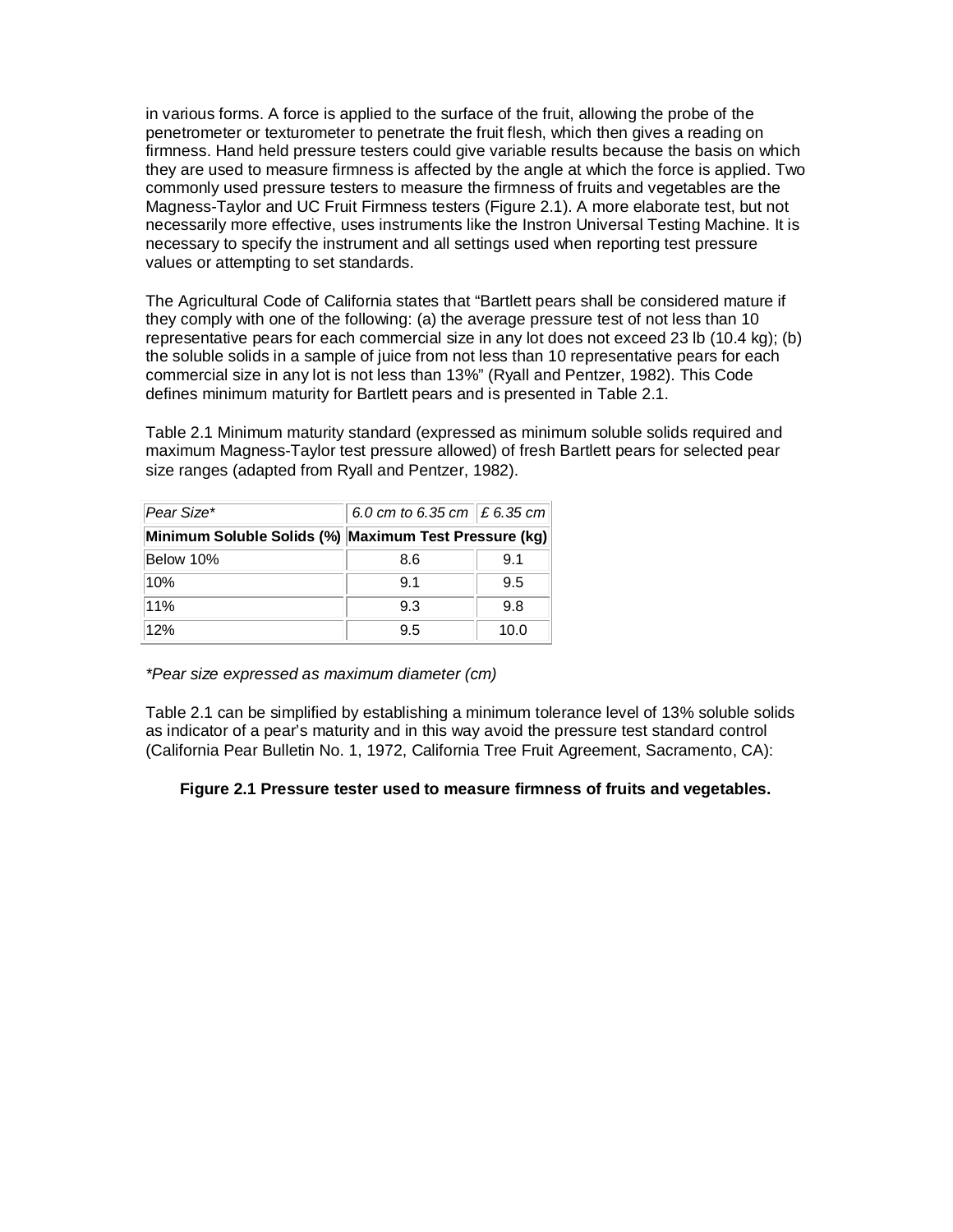

#### **Juice content:**

The juice content of many fruits increases as the fruit matures on the tree. To measure the juice content of a fruit, a representative sample of fruit is taken and then the juice extracted in a standard and specified manner. The juice volume is related to the original mass of juice, which is proportional to its maturity. The minimum values for citrus juices are presented in Table 2.2.

| <b>Citrus fruit</b> | Minimum juice content (%) |
|---------------------|---------------------------|
| Naval oranges       | 30                        |
| Other oranges       | 35                        |
| Grapefruit          | 35                        |
| Lemons              | 25                        |
| Mandarins           | 33                        |
| <b>Clementines</b>  | 40                        |

Table 2.2 Minimum juice values for mature citrus.

#### **Oil content and dry matter percentage:**

Oil content can be used to determine the maturity of fruits, such as avocados. According to the Agricultural Code in California, avocados at the time of harvest and at any time thereafter, shall not contain in weight less than 8% oil per avocado, excluding skin and seed (Mexican or Guatemalan race cultivars). Thus, the oil content of an avocado is related to moisture content. The oil content is determined by weighing 5-10 g of avocado pulp and then extracting the oil with a solvent (e.g., benzene or petroleum ether) in a destillation column. This method has been successful for cultivars naturally high in oil content (Nagy and Shaw, 1980).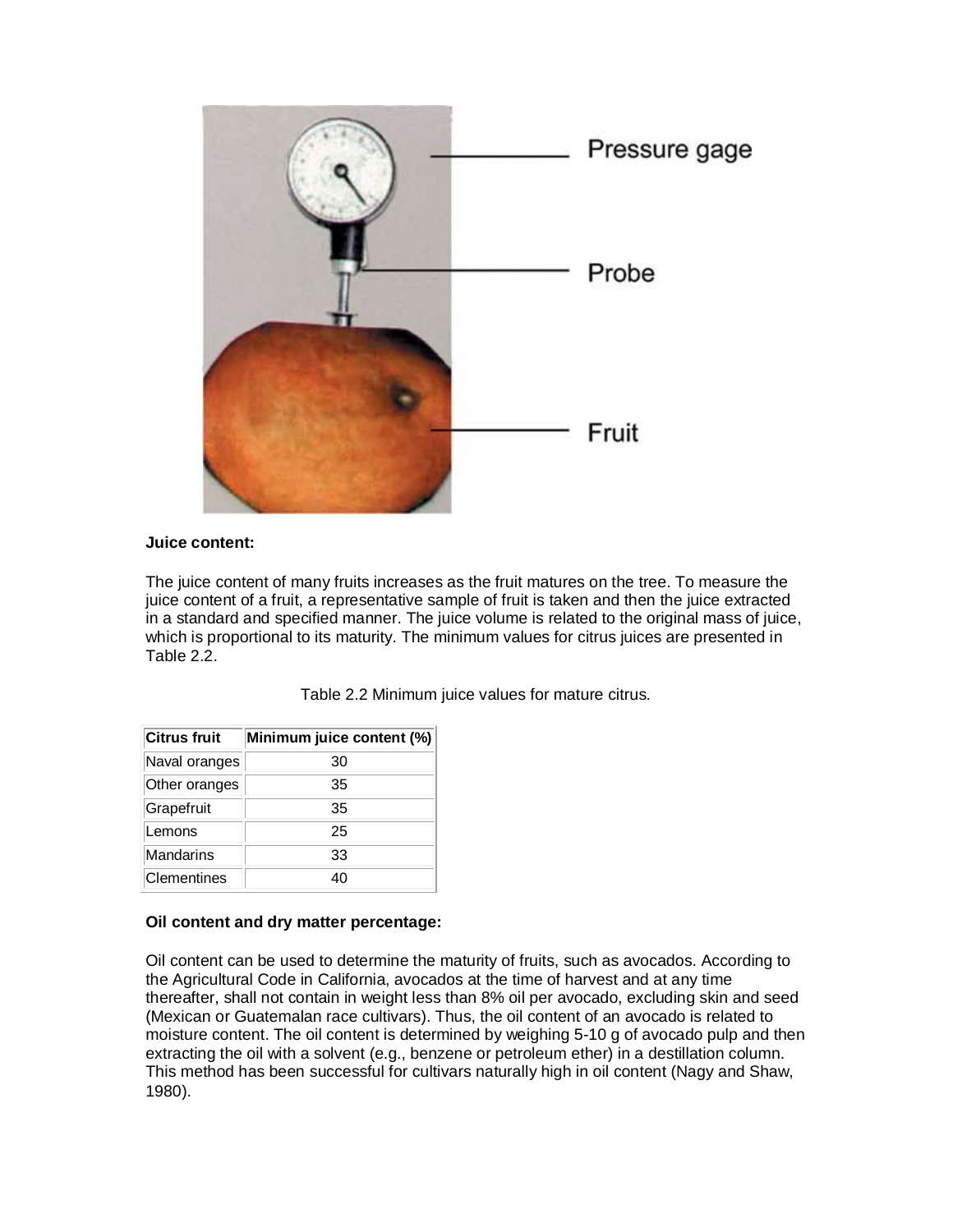

**Figure 2.2 Distillation column used for oil determination.**

A round flask is used for the solvent. Heat is supplied with an electric plate and water recirculated to maintain a constant temperature during the extraction process (Figure 2.2). Extraction is performed using solvents such as petroleum ether, benzene, diethyl ether, etc., a process that takes between 4-6 h. After the extraction, the oil is recovered from the flask through evaporation of the water at 105°C in an oven until constant weight is achieved.

#### **Moisture content**

During the development of avocado fruit the oil content increases and moisture content rapidly decreases (Olaeta-Coscorroza and Undurraga-Martinez, 1995). The moisture levels required to obtain good acceptability of a variety of avocados cultivated in Chile are listed in Table 2.3.

Table 2.3 Moisture content of avocado fruit cultivated in Chile.

| Cultivar         | <b>Moisture content</b> |  |  |
|------------------|-------------------------|--|--|
|                  | (%)                     |  |  |
| Negra de la Cruz | 80.1                    |  |  |
| Bacon            | 77.5                    |  |  |
| Zutano           | 80.5                    |  |  |
| Fuerte           | 77.9                    |  |  |
| Edranol          | 78.1                    |  |  |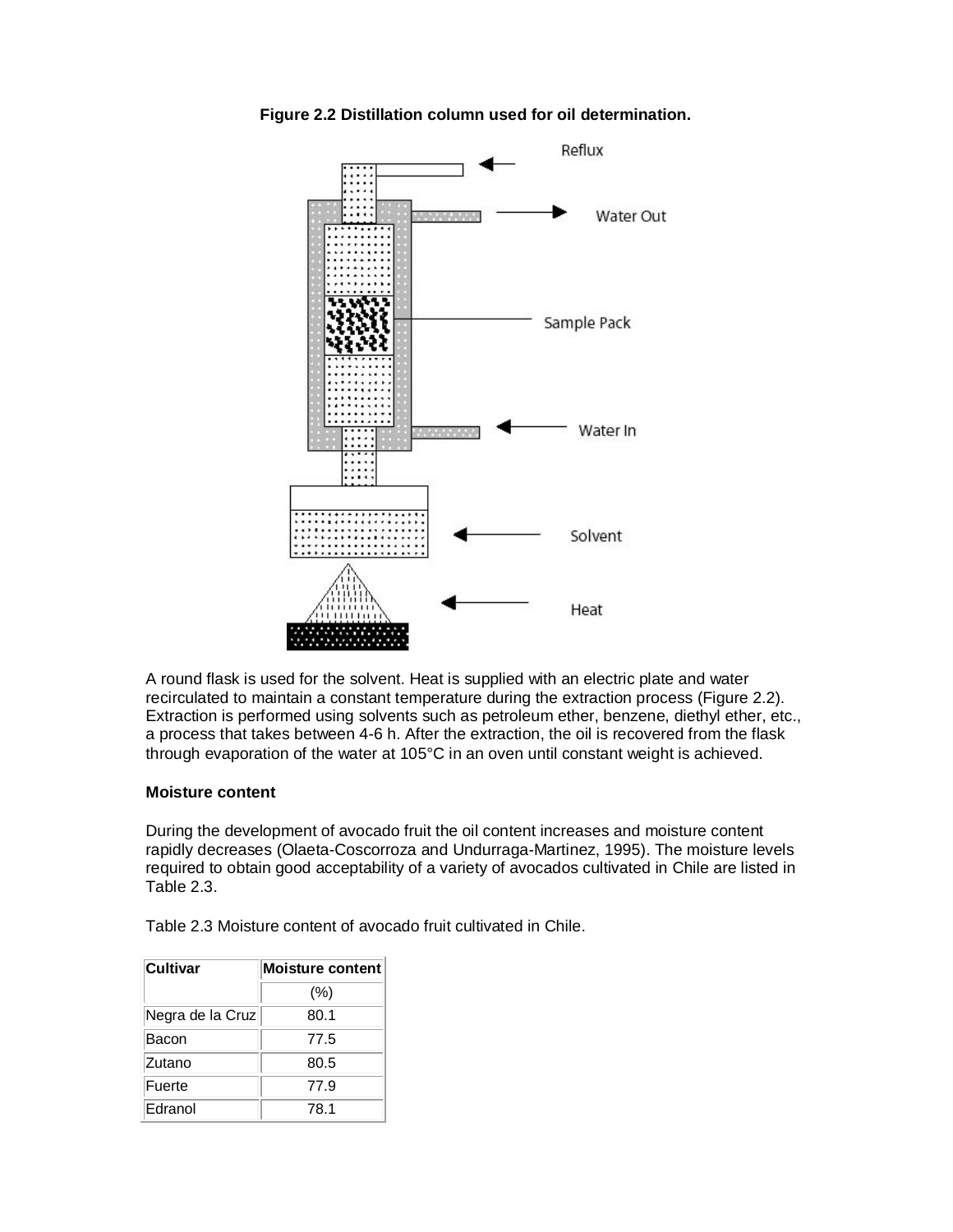| <b>Hass</b> | 73.8 |
|-------------|------|
| Gwen        | 78.4 |
| Whitesell   | 79.1 |

#### **Sugars:**

In climacteric fruits, carbohydrates accumulate during maturation in the form of starch. As the fruit ripens, starch is broken down into sugar. In non-climacteric fruits, sugar tends to accumulate during maturation. A quick method to measure the amount of sugar present in fruits is with a brix hydrometer or a refractometer. A drop of fruit juice is placed in the sample holder of the refractometer and a reading taken; this is equivalent to the total amount of soluble solids or sugar content. This factor is used in many parts of the world to specify maturity. The soluble solids content of fruit is also determined by shining light on the fruit or vegetable and measuring the amount transmitted. This is a laboratory technique however and might not be suitable for village level production.

#### **Starch content:**

Measurement of starch content is a reliable technique used to determine maturity in pear cultivars. The method involves cutting the fruit in two and dipping the cut pieces into a solution containing 4% potassium iodide and 1% iodine. The cut surfaces stain to a blueblack colour in places where starch is present. Starch converts into sugar as harvest time approaches. Harvest begins when the samples show that 65-70% of the cut surfaces have turned blue-black.

#### **Acidity:**

In many fruits, the acidity changes during maturation and ripening, and in the case of citrus and other fruits, acidity reduces progressively as the fruit matures on the tree.

Taking samples of such fruits, and extracting the juice and titrating it against a standard alkaline solution, gives a measure that can be related to optimum times of harvest. Normally, acidity is not taken as a measurement of fruit maturity by itself but in relation to soluble solids, giving what is termed the brix: acid ratio. Sanchez et al. (1996) studied the effect of inducing maturity in banana (*Musa sp (L.), AAB*) "Silk" fruits with 2-chloroethyl phosphoric acid ("ethephon"), in some trials in Venezuela. Four treatments (0, 1000, 3000, and 5000 ppm) were applied. The results obtained revealed that the "ethephon" treatments increased the acidity and total soluble solids. The sucrose formation accelerated while the pH was not affected significantly. On the other hand, the relationship of the Brix/acidity ratio was increased according to the "ethephon" dose, as presented in Table 2.4.

Table 2.4. Effect of "ethephon" on the maturity index (°Brix/acidity ratio) of banana (manzano) "Silk" fruits*.*

| <b>Stage of maturity Days</b> |   | Ethephon doses (ppm) |                                                       |                                                          |                    |
|-------------------------------|---|----------------------|-------------------------------------------------------|----------------------------------------------------------|--------------------|
|                               |   | 0                    | 1000                                                  | 3000                                                     | 5000               |
| Green                         | 1 |                      | 29.35 <sup>a</sup> 23.99 <sup>a</sup>                 | $20.59^{\circ}$                                          | 19.31 <sup>b</sup> |
| Slightly ripen                | 3 |                      | 33.27° 33.53° 58.29 <sup>a</sup>                      |                                                          | 46.27 <sup>b</sup> |
| Slightly ripen                | 5 |                      | $51.15^{\circ}$ 66.44 <sup>a</sup> 63.01 <sup>b</sup> |                                                          | $57.00^\circ$      |
| Slightly ripen                | 7 |                      | $60.69$ <sup>a</sup> 69.35 <sup>a</sup>               | $64.31$ <sup>a</sup>                                     | $68.35^{\circ}$    |
| Ripen                         | 9 |                      |                                                       | 53.27 <sup>a</sup> 57.36 <sup>a</sup> 54.67 <sup>a</sup> | $55.42^{\circ}$    |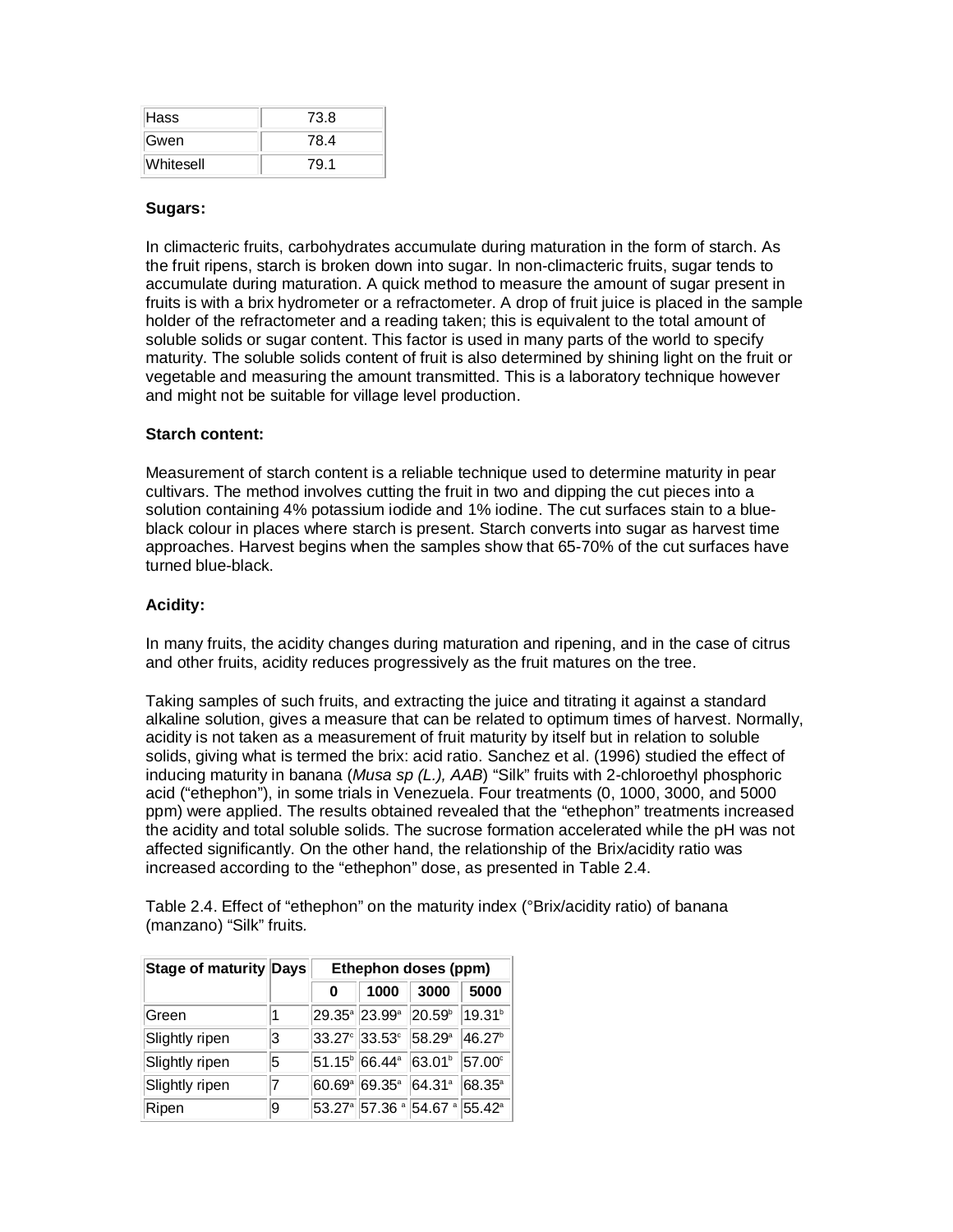| Variation $(\%)$ | 81.50 139.10 165.52 187.00 |  |
|------------------|----------------------------|--|
| $ Full$ ripen)   |                            |  |

Means with different letters in a row are significantly different at p<0.05 (Tukey Test).

#### **Specific gravity:**

Specific gravity is the relative gravity, or weight of solids or liquids, compared to pure distilled water at 62°F (16.7°C), which is considered unity. Specific gravity is obtained by comparing the weights of equal bulks of other bodies with the weight of water. In practice, the fruit or vegetable is weighed in air, then in pure water. The weight in air divided by the weight in water gives the specific gravity. This will ensure a reliable measure of fruit maturity. As a fruit matures its specific gravity increases. This parameter is rarely used in practice to determine time of harvest, but could be used in cases where development of a suitable sampling technique is possible. It is used however to grade crops according to different maturities at post-harvest. This is done by placing the fruit in a tank of water, wherein those that float are less mature than those that sink.

# **2.1.2 Harvesting containers**

Harvesting containers must be easy to handle for workers picking fruits and vegetables in the field. Many crops are harvested into bags. Harvesting bags with shoulder or waist slings can be used for fruits with firm skins, like citrus fruits and avocados. These containers are made from a variety of materials such as paper, polyethylene film, sisal, hessian or woven polyethylene and are relatively cheap but give little protection to the crop against handling and transport damage. Sacks are commonly used for crops such as potatoes, onions, cassava, and pumpkins. Other types of field harvest containers include baskets, buckets, carts, and plastic crates (Figure 2.3). For high risk products, woven baskets and sacks are not recommended because of the risk of contamination.

## **Figure 2.3 Agricultural apple baskets, pear and corncob carriers.**



# **2.1.3 Tools for harvesting**

Depending on the type of fruit or vegetable, several devices are employed to harvest produce. Commonly used tools for fruit and vegetable harvesting are secateurs or knives, and hand held or pole mounted picking shears. When fruits or vegetables are difficult to catch, such as mangoes or avocados, a cushioning material is placed around the tree to prevent damage to the fruit when dropping from high trees. Harvesting bags with shoulder or waist slings can be used for fruits with firm skins, like citrus and avocados. They are easy to carry and leave both hands free. The contents of the bag are emptied through the bottom into a field container without tipping the bag. Plastic buckets are suitable containers for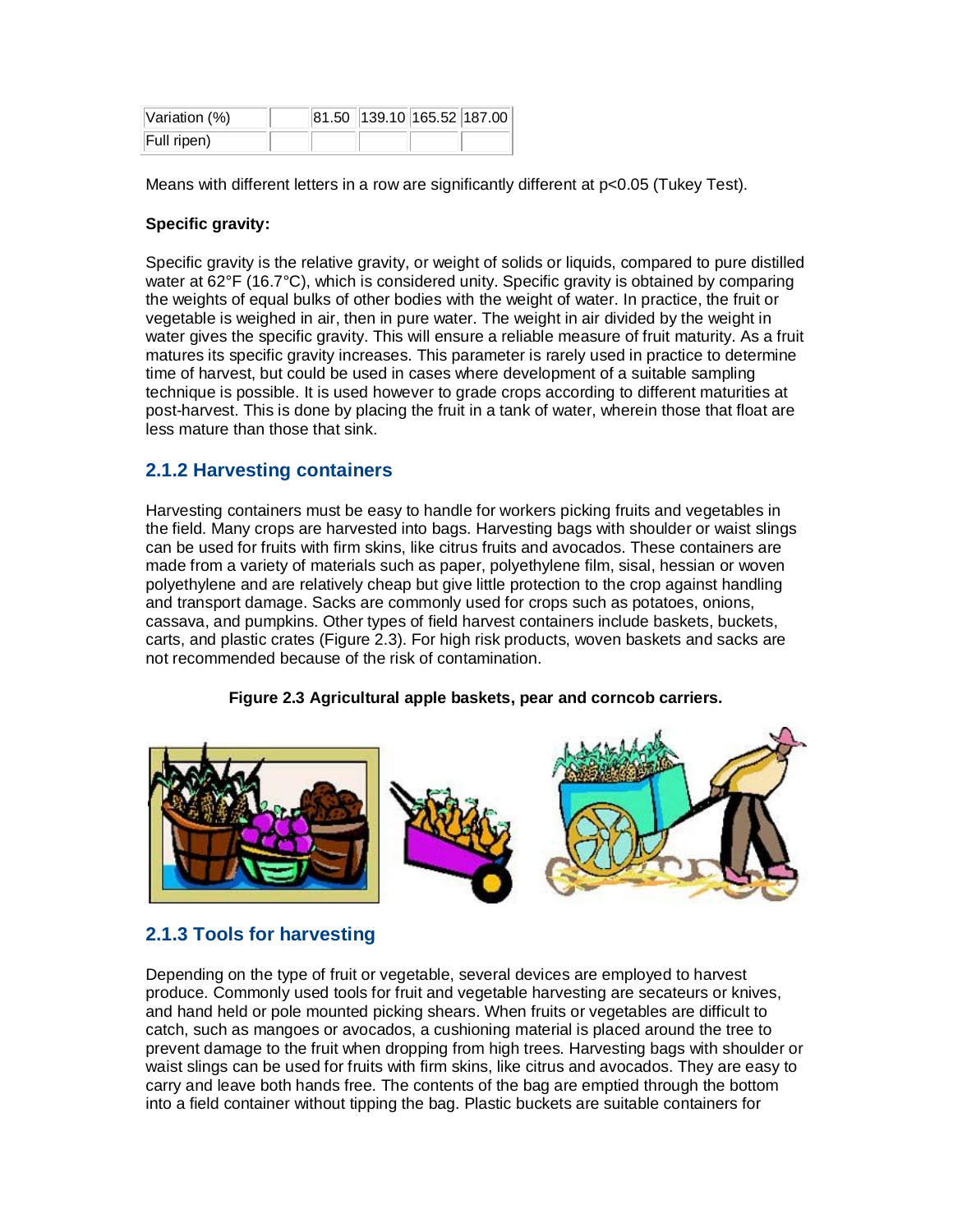harvesting fruits that are easily crushed, such as tomatoes. These containers should be smooth without any sharp edges that could damage the produce. Commercial growers use bulk bins with a capacity of 250-500 kg, in which crops such as apples and cabbages are placed, and sent to large-scale packinghouses for selection, grading, and packing.

# **2.1.4 Packing in the field and transport to packinghouse**

Berries picked for the fresh market (except blueberries and cranberries) are often mechanically harvested and usually packed into shipping containers. Careful harvesting, handling, and transporting of fruits and vegetables to packinghouses are necessary to preserve product quality.

#### **Polyethylene bags:**

Clear polyethylene bags are used to pack banana bunches in the field, which are then transported to the packinghouse by means of mechanical cableways running through the banana plantation. This technique of packaging and transporting bananas reduces damage to the fruit caused by improper handling.

#### **Plastic field boxes:**

These types of boxes are usually made of polyvinyl chloride, polypropylene, or polyethylene. They are durable and can last many years. Many are designed in such a way that they can nest inside each other when empty to facilitate transport, and can stack one on top of the other without crushing the fruit when full (Figure 2.4).

# and a contact

#### **Figure 2.4 Plastic field boxes with nest/stack design.**

#### **Wooden field boxes:**

These boxes are made of thin pieces of wood bound together with wire. They come in two sizes: the bushel box with a volume of 2200 in $^{\circ}$  (36052 cm $^{\circ}$ ) and the half-bushel box. They are advantageous because they can be packed flat and are inexpensive, and thus could be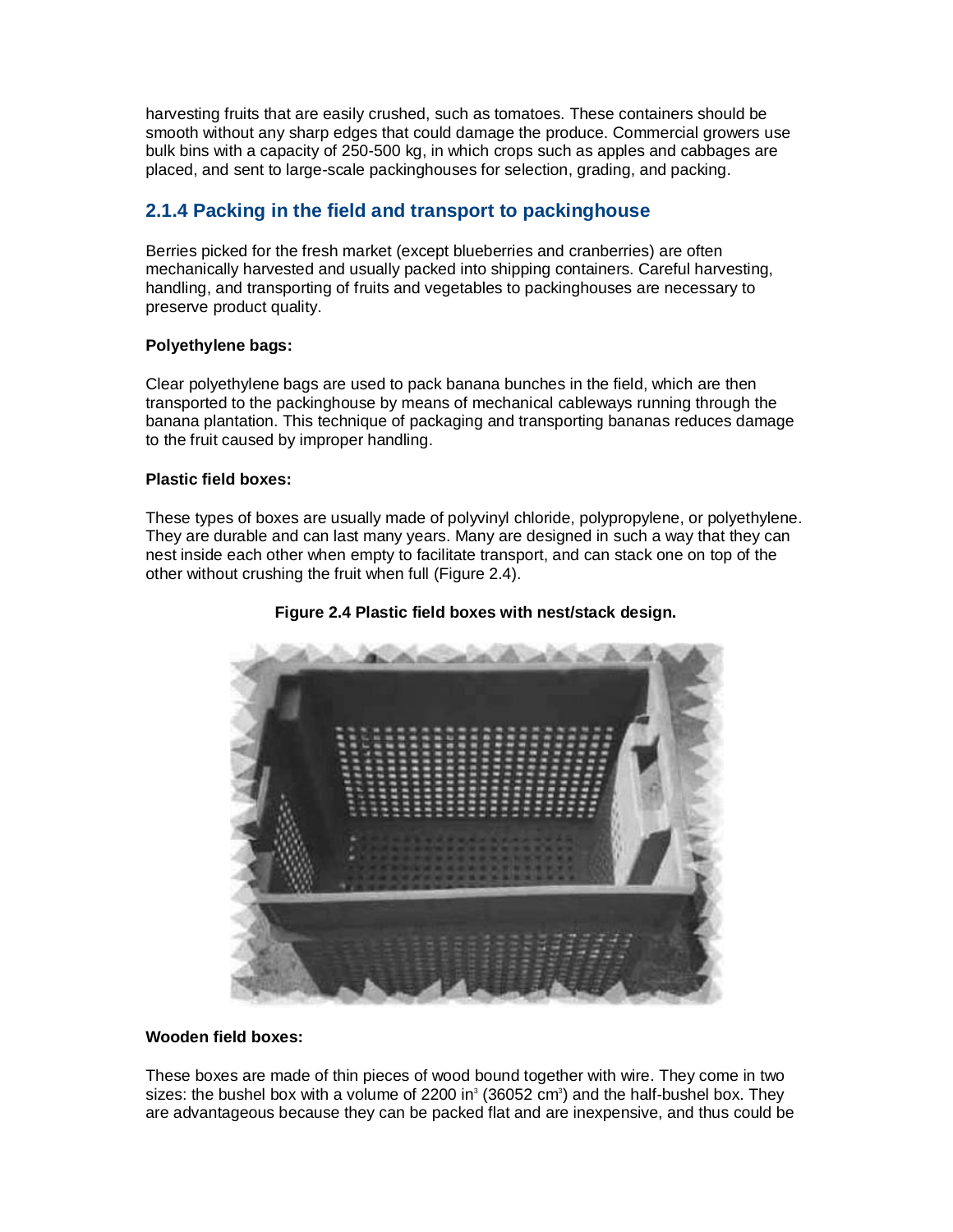non-returnable. They have the disadvantage of providing little protection from mechanical damage to the produce during transport. Rigid wooden boxes of different capacities are commonly used to transport produce to the packinghouse or to market. (Figure 2.5).



**Figure 2.5 Typical wooden crate holding fresh tomatoes.**

#### **Bulk bins:**

Bulk bins of 200-500 kg capacity are used for harvesting fresh fruits and vegetables. These bins are much more economical than the field boxes, both in terms of fruit carried per unit volume and durability, as well as in providing better protection to the product during transport to the packinghouse. They are made of wood and plastic materials. Dimensions for these bins in the United States are 48  $\times$  40 in, and 120  $\times$  100 cm in metric system countries. Approximate depth of bulk bins depends on the type of fruit or vegetable being transported (Table 2.5)

Table 2.5. Approximate depth of bulk bins.

| Commodity     | Depth (cm) |  |  |
|---------------|------------|--|--|
| lCitrus       | 70         |  |  |
| Pears, apples | 50         |  |  |
| Stone fruits  | 50         |  |  |
| Tomatoes      | 40         |  |  |

# **2.2 Post-harvest handling**

# **2.2.1 Curing of roots, tubers, and bulb crops**

When roots and tubers are to be stored for long periods, curing is necessary to extend the shelf life. The curing process involves the application of high temperatures and high relative humidity to the roots and tubers for long periods, in order to heal the skins wounded during harvesting. With this process a new protected layer of cells is formed. Initially the curing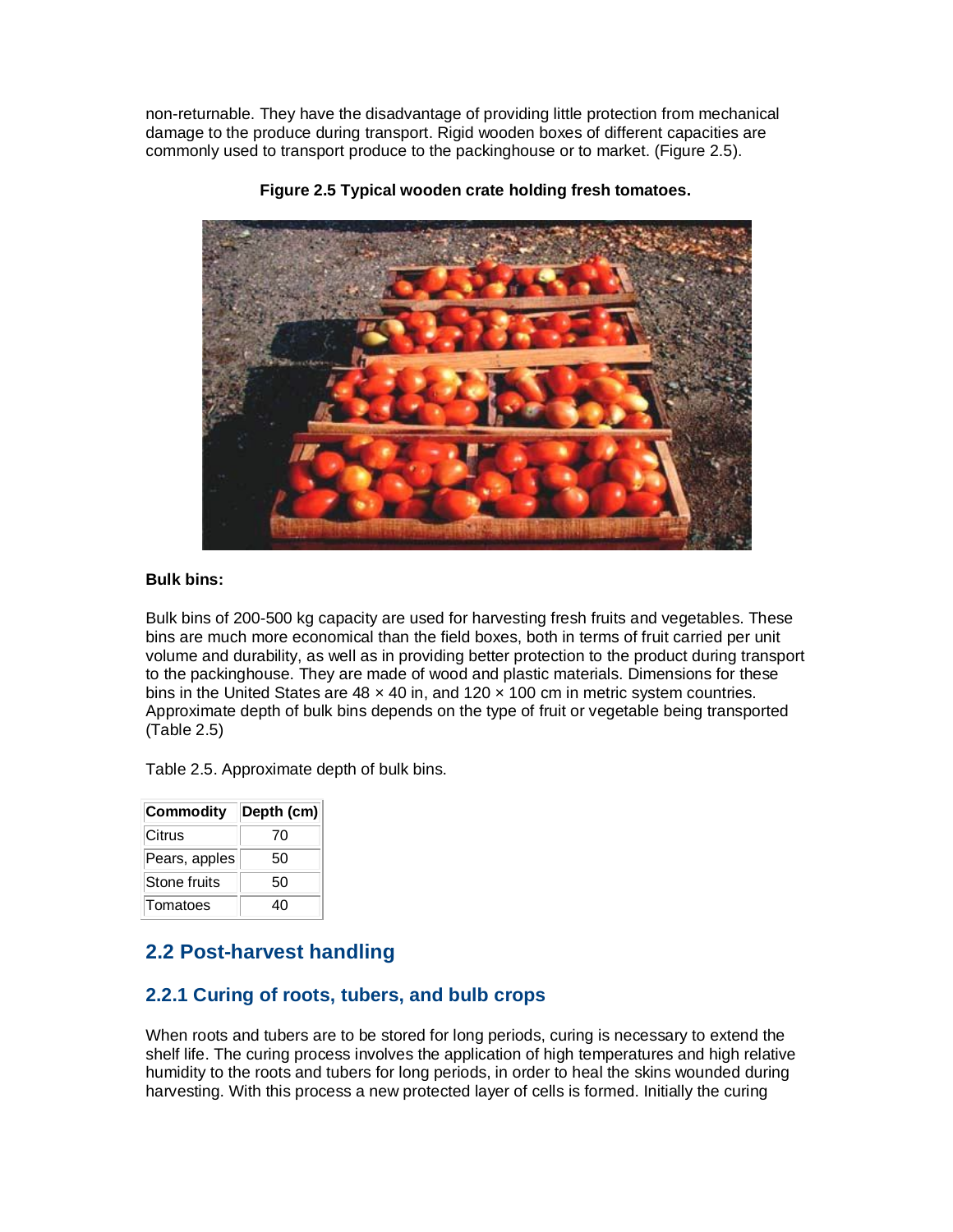process is expensive, but in the long run, it is worthwhile. The conditions for curing roots and tubers are presented in Table 2.6.

|              |           | Commodity Temperature (°C) Relative Humidity (%) Storage time (days) |         |
|--------------|-----------|----------------------------------------------------------------------|---------|
| Potato       | $15 - 20$ | 90-95                                                                | $5-10$  |
| Sweet potato | $30-32$   | 85-90                                                                | 4-7     |
| Yams         | $32 - 40$ | 90-100                                                               | $1 - 4$ |
| Cassava      | $30 - 40$ | 90-95                                                                | $2 - 5$ |

Table 2.6. Conditions for curing roots and tubers.

Source: FAO (1995a)

Curing can be accomplished in the field or in curing structures conditioned for that purpose. Commodities such as yams can be cured in the field by piling them in a partially shaded area. Cut grass or straw can serve as insulating material while covering the pile with canvas, burlap, or woven grass matting. This covering will provide sufficient heat to reach high temperatures and high relative humidity. The stack can be left in this state for up to four days.

Onions and garlic can be cured in the field in windrows or after being packed into large fibre or net sacks. Modern curing systems have been implemented in housing conditioned with fans and heaters to produce the heat necessary for high temperatures and high relative humidity, as illustrated below:

The fans are used to redistribute the heat to the lower part of the room where the produce is stored. Bulk bins are stacked with a gap of 10 to 15 cm between rows to allow adequate air passage. The system shown in Figure 2.6 can be used for curing onions; an exhaust opening near the ceiling must be provided for air recirculation. Care should be taken to prevent over-dryness of the onion bulbs.

When extreme conditions in the field exist, such as heavy rain or flooded terrain, and curing facilities are not available, a temporary tent must be constructed from large tarpaulins or plastic sheets to cure the onions and avoid heavy loss. Heated air is forced into a hollow area at the centre of the produce-filled bins. Several fans are used to recirculate the warm air through the onions while curing.

**Figure 2.6 Typical curing houses for roots and tubers.**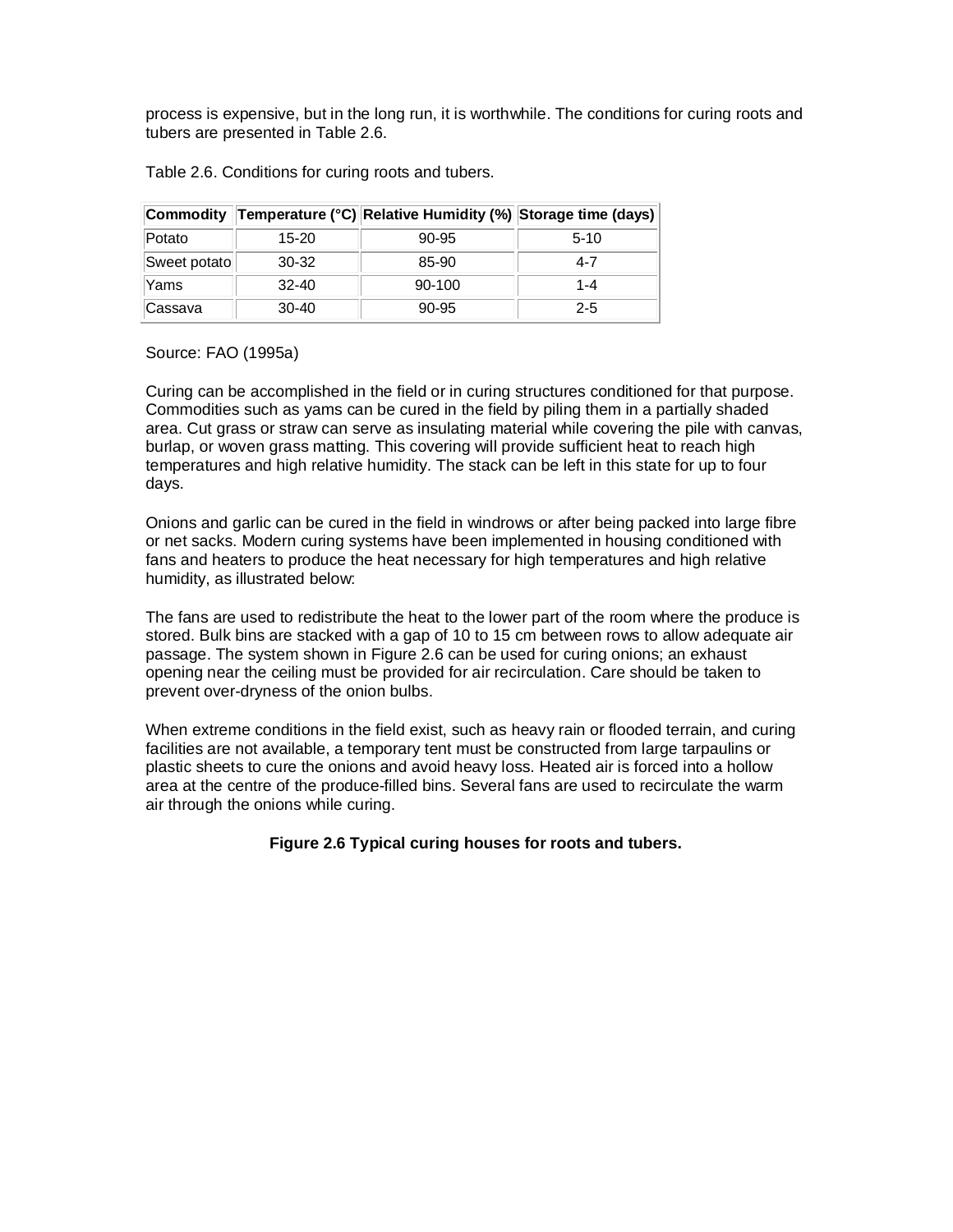

# **2.2.2 Operations prior to packaging**

Fruits and vegetables are subjected to preliminary treatments designed to improve appearance and maintain quality. These preparatory treatments include cleaning, disinfection, waxing, and adding of colour (some includes brand name stamping on individual fruits).

#### **Cleaning:**

Most produce receives various chemical treatments such as spraying of insecticides and pesticides in the field. Most of these chemicals are poisonous to humans, even in small concentrations. Therefore, all traces of chemicals must be removed from produce before packing. As illustrated in Figure 2.7, the fruit or vegetable passes over rotary brushes where it is rotated and transported to the washing machine and exposed to the cleaning process from all sides:



**Figure 2.7 Typical produce washing machine.**

Dirty Water Drain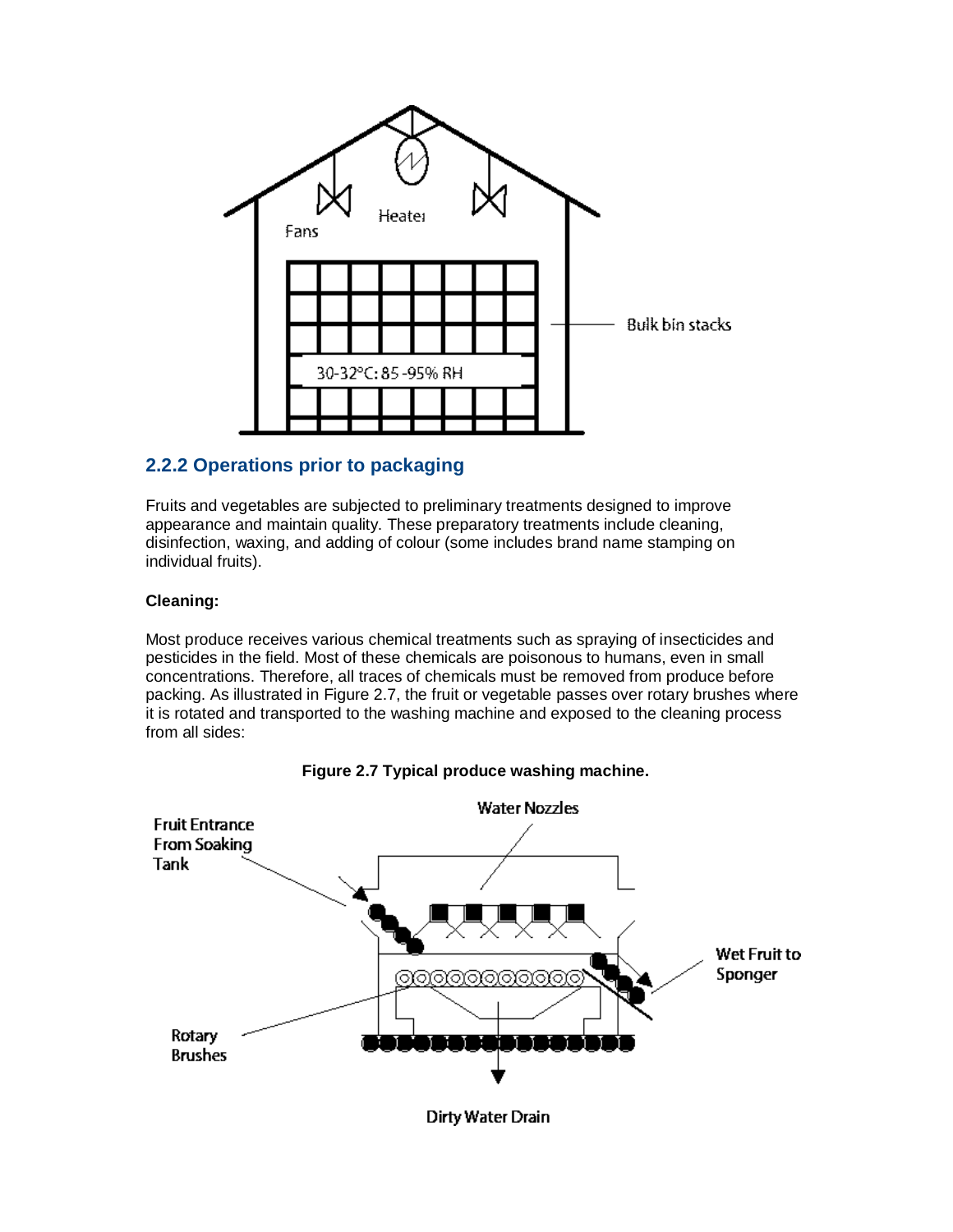From the washing machine, the fruit passes onto a set of rotary sponge rollers (similar to the rotary brushes). The rotary sponges remove most of the water on the fruit as it is rotated and transported through the sponger.

#### **Disinfection:**

After washing fruits and vegetables, disinfectant agents are added to the soaking tank to avoid propagation of diseases among consecutive batches of produce. In a soaking tank, a typical solution for citrus fruit includes a mixture of various chemicals at specific concentration, pH, and temperature, as well as detergents and water softeners. Sodiumortho-phenyl-phenate (SOPP) is an effective citrus disinfectant, but requires precise control of conditions in the tank. Concentrations must be kept between 0.05 and 0.15%, with pH at 11.8 and temperature in the range of 43-48°C. Recommended soaking time is 3-5 minutes. Deviation from these recommendations may have disastrous effects on the produce, since the solution will be ineffective if the temperature or concentration is too low (Peleg, 1985). Low concentrations of chlorine solution are also used as disinfectant for many vegetables. The advantage of this solution is that it does not leave a chemical residue on the product.

#### **Artificial waxing:**

Artificial wax is applied to produce to replace the natural wax lost during washing of fruits or vegetables. This adds a bright sheen to the product. The function of artificial waxing of produce is summarized below:

- Provides a protective coating over entire surface.
- Seals small cracks and dents in the rind or skin.
- Seals off stem scars or base of petiole.
- Reduces moisture loss.
- Permits natural respiration.
- Extends shelf life.
- Enhances sales appeal.

#### **Brand name application:**

Some distributors use ink or stickers to stamp a brand name or logo on each individual fruit. Ink is not permissible in some countries (e.g., Japan), but stickers are acceptable. Automatic machines for dispensing and applying pressure sensitive paper stickers are readily available. The advantage of stickers is that they can be easily peeled off.

# **2.2.3 Packaging**

According to Wills et al. (1989), modern packaging must comply with the following requirements:

a) The package must have sufficient mechanical strength to protect the contents during handling, transport, and stacking.

b) The packaging material must be free of chemical substances that could transfer to the produce and become toxic to man.

c) The package must meet handling and marketing requirements in terms of weight, size, and shape.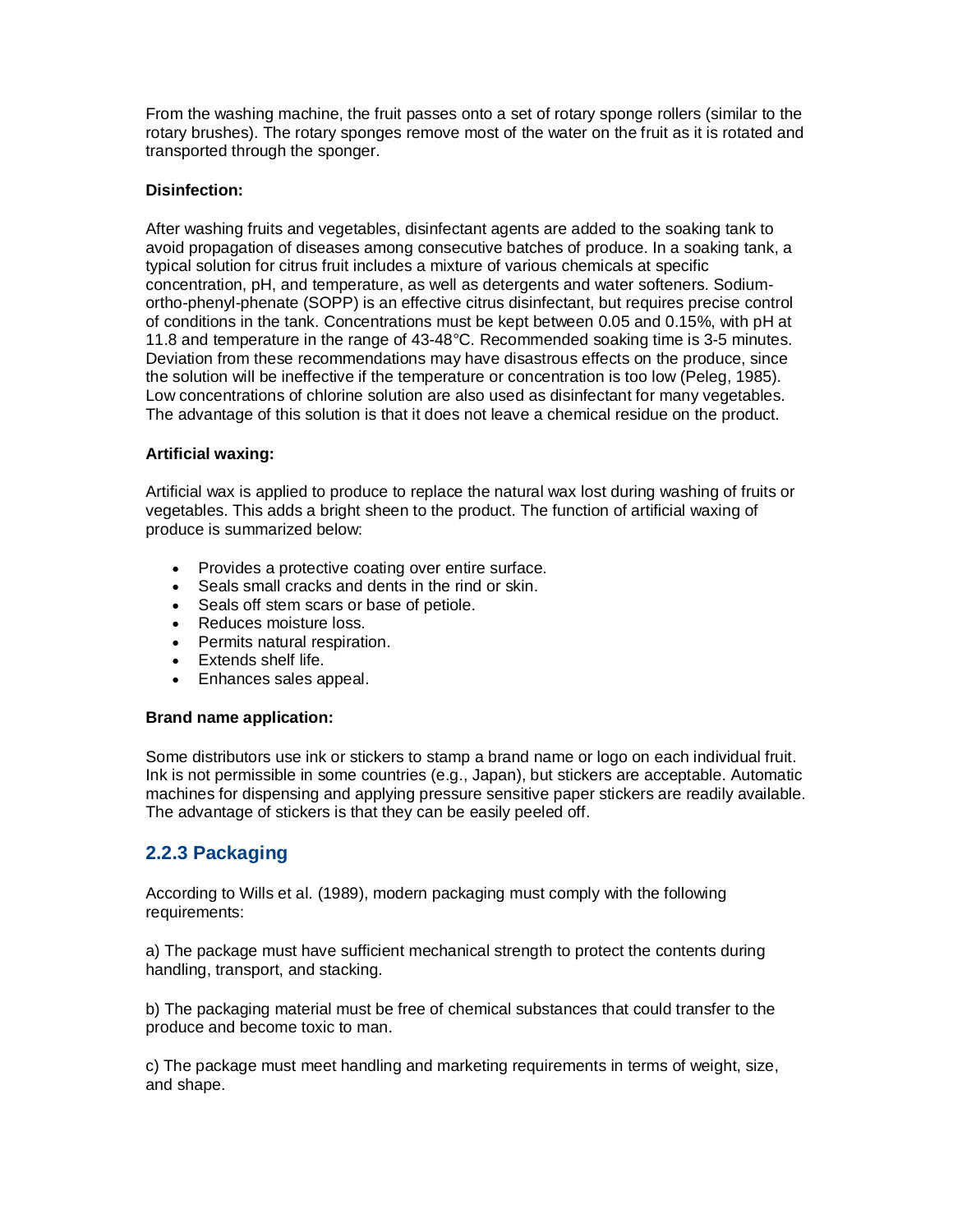d) The package should allow rapid cooling of the contents. Furthermore, the permeability of plastic films to respiratory gases could also be important.

e) Mechanical strength of the package should be largely unaffected by moisture content (when wet) or high humidity conditions.

f) The security of the package or ease of opening and closing might be important in some marketing situations.

g) The package must either exclude light or be transparent.

h) The package should be appropriate for retail presentations.

i) The package should be designed for ease of disposal, re-use, or recycling.

j) Cost of the package in relation to value and the extent of contents protection required should be as low as possible.

#### **Classification of packaging:**

Packages can be classified as follows:

- Flexible sacks; made of plastic jute, such as bags (small sacks) and nets (made of open mesh)
- Wooden crates
- Cartons (fibreboard boxes)
- Plastic crates
- Pallet boxes and shipping containers
- **Baskets made of woven strips of leaves, bamboo, plastic, etc.**

#### **Uses for above packages:**

**Nets** are only suitable for hard produce such as coconuts and root crops (potatoes, onions, yams).

**Wooden crates** are typically wire bound crates used for citrus fruits and potatoes, or wooden field crates used for softer produce like tomatoes. Wooden crates are resistant to weather and more efficient for large fruits, such as watermelons and other melons, and generally have good ventilation. Disadvantages are that rough surfaces and splinters can cause damage to the produce, they can retain undesirable odours when painted, and raw wood can easily become contaminated with moulds.

**Fibreboard boxes** are used for tomato, cucumber, and ginger transport. They are easy to handle, light weight, come in different sizes, and come in a variety of colours that can make produce more attractive to consumers. They have some disadvantages, such as the effect of high humidity, which can weaken the box; neither are they waterproof, so wet products would need to be dried before packaging. These boxes are often of lower strength compared to wooden or plastic crates, although multiple thickness trays are very widely used. They can come flat packed with ventilation holes and grab handles, making a cheap attractive alternative that is very popular. Care should be taken that holes on the surface (top and sides) of the box allow adequate ventilation for the produce and prevent heat generation, which can cause rapid product deterioration.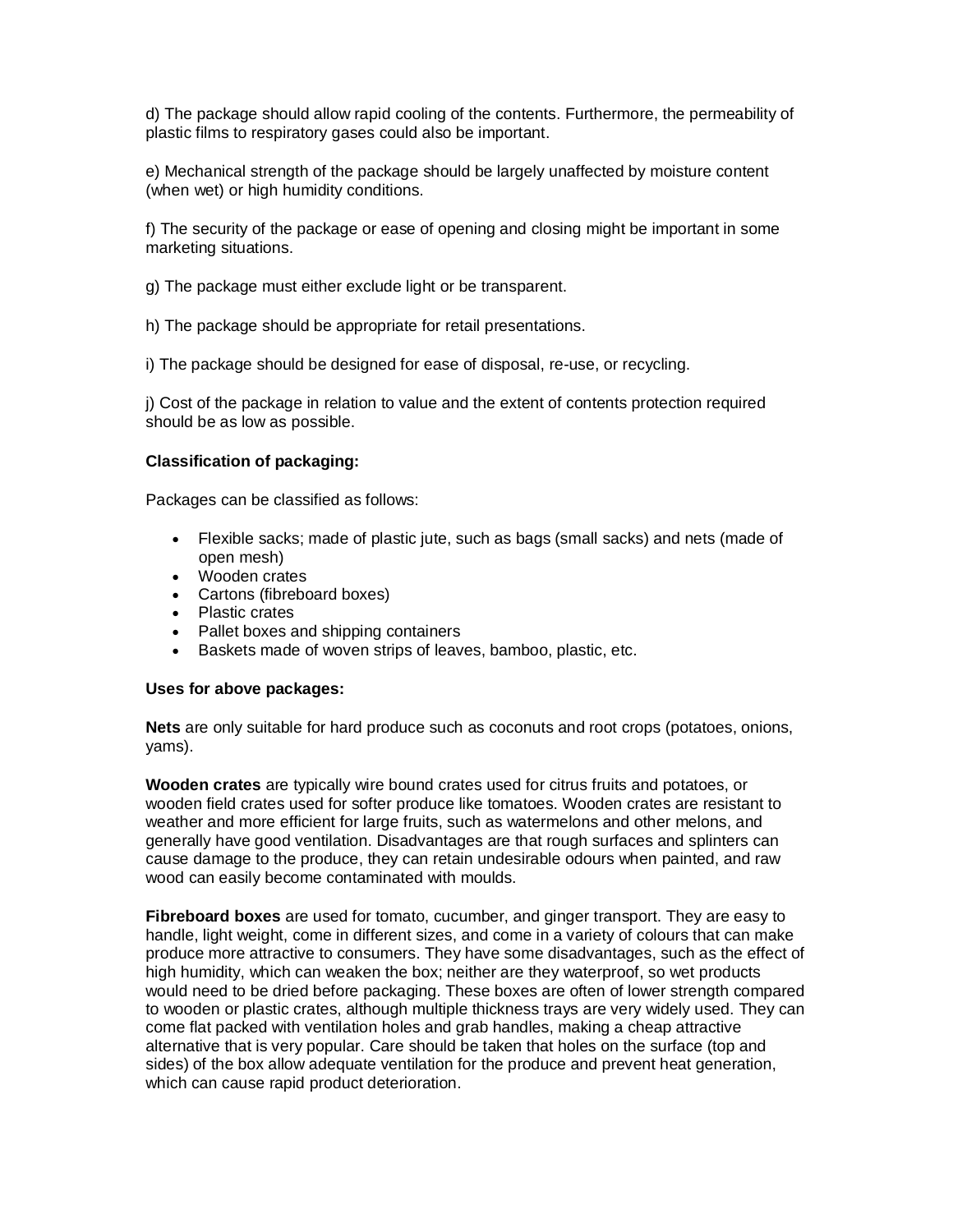**Plastic crates** are expensive but last longer than wooden or carton crates.

They are easy to clean due to their smooth surface and are hard in strength, giving protection to products. Plastic crates (Figure 2.8) can be used many times, reducing the cost of transport. They are available in different sizes and colours and are resistant to adverse weather conditions. However, plastic crates can damage some soft produce due to their hard surfaces, thus liners are recommended when using such crates.

**Pallet boxes** are very efficient for transporting produce from the field to the packinghouse or for handling produce in the packinghouse. Pallet boxes have a standard floor size  $(1200 \times$ 1000 mm) and depending on the commodity have standard heights. Advantages of the pallet box are that it reduces the labour and cost of loading, filling, and unloading; reduces space for storage; and increases speed of mechanical harvest. The major disadvantage is that the return volume of most pallet boxes is the same as the full load. Higher investment is also required for the forklift truck, trailer, and handling systems to empty the boxes. They are not affordable to small producers because of high, initial capital investment.



**Figure 2.8 Typical plastic crate holding fresh oranges***.*

## **2.2.4 Cooling methods and temperatures**

Several methods of cooling are applied to produce after harvesting to extend shelf life and maintain a fresh-like quality. Some of the low temperature treatments are unsuitable for simple rural or village treatment but are included for consideration as follows:

#### *2.2.4.1 Precooling*

Fruit is precooled when its temperature is reduced from 3 to  $6^{\circ}$ C (5 to 10 $^{\circ}$ F) and is cool enough for safe transport. Precooling may be done with cold air, cold water (hydrocooling), direct contact with ice, or by evaporation of water from the product under a partial vacuum (vacuum cooling). A combination of cooled air and water in the form of a mist called hyraircooling is an innovation in cooling of vegetables.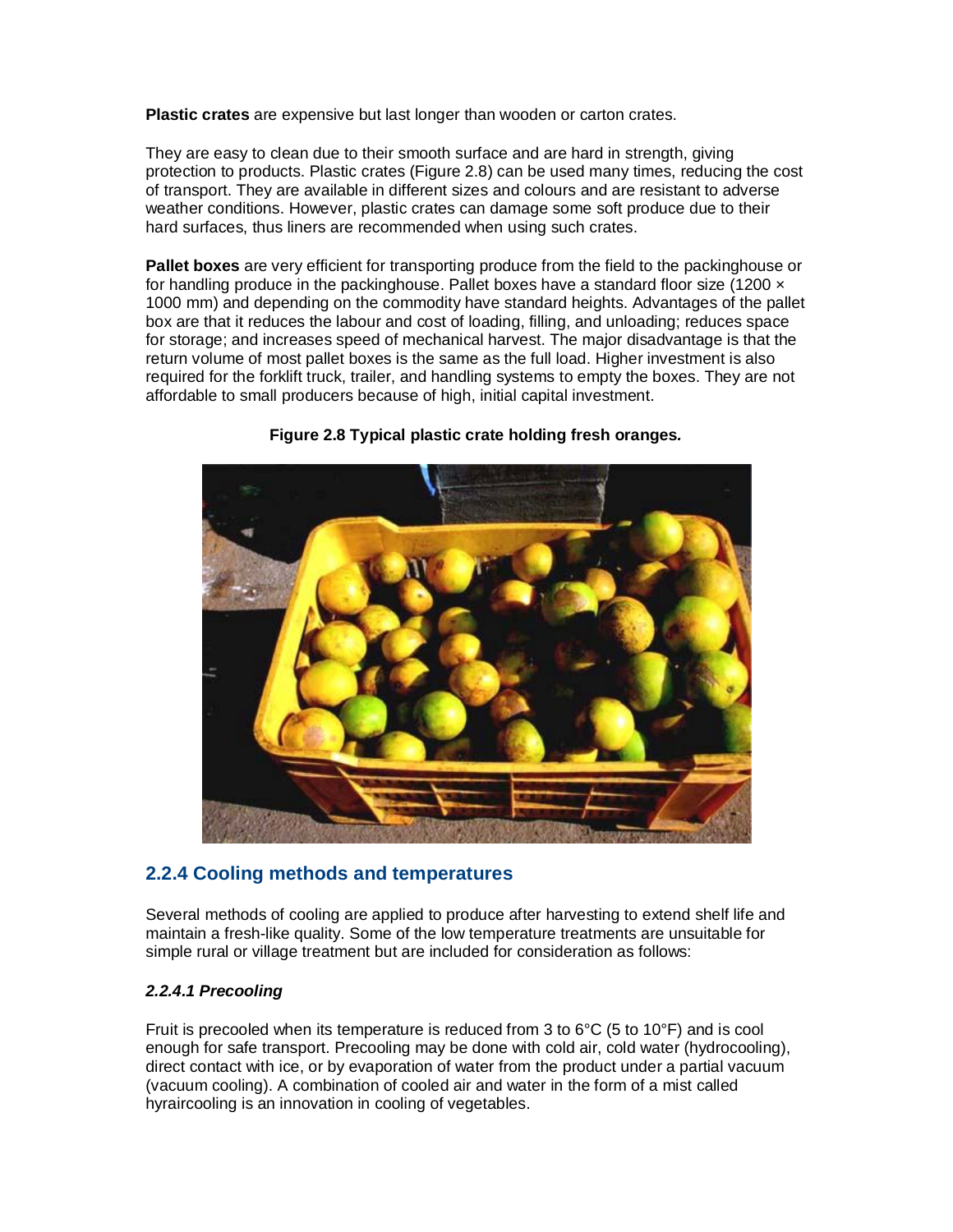## *2.2.4.2 Air precooling*

Precooling of fruits with cold air is the most common practice. It can be done in refrigerator cars, storage rooms, tunnels, or forced air-coolers (air is forced to pass through the container via baffles and pressure differences).

#### *2.2.4.3 Icing*

Ice is commonly added to boxes of produce by placing a layer of crushed ice directly on the top of the crop. An ice slurry can be applied in the following proportion: 60% finely crushed ice, 40% water, and 0.1% sodium chloride to lower the melting point. The water to ice ratio may vary from 1:1 to 1:4.

#### *2.2.4.4 Room cooling*

This method involves placing the crop in cold storage. The type of room used may vary, but generally consists of a refrigeration unit in which cold air is passed through a fan. The circulation may be such that air is blown across the top of the room and falls through the crop by convection. The main advantage is cost because no specific facility is required.

#### *2.2.4.5 Forced air-cooling*

The principle behind this type of precooling is to place the crop into a room where cold air is directed through the crop after flowing over various refrigerated metal coils or pipes. Forced air-cooling systems blow air at a high velocity leading to desiccation of the crop. To minimize this effect, various methods of humidifying the cooling air have been designed such as blowing the air through cold water sprays.

#### *2.2.4.6 Hydrocooling*

The transmission of heat from a solid to a liquid is faster than the transmission of heat from a solid to a gas. Therefore, cooling of crops with cooled water can occur quickly and results in zero loss of weight. To achieve high performance, the crop is submerged in cold water, which is constantly circulated through a heat exchanger. When crops are transported around the packhouse in water, the transport can incorporate a hydrocooler. This system has the advantage wherein the speed of the conveyer can be adjusted to the time required to cool the produce. Hydrocooling has a further advantage over other precooling methods in that it can help clean the produce. Chlorinated water can be used to avoid spoilage of the crop. Hydrocooling is commonly used for vegetables, such as asparagus, celery, sweet corn, radishes, and carrots, but it is seldom used for fruits.

#### *2.2.4.7 Vacuum cooling*

Cooling in this case is achieved with the latent heat of vaporization rather than conduction. At normal air pressure (760 mmHg) water will boil at 100°C. As air pressure is reduced so is the boiling point of water, and at 4.6 mmHg water boils at  $0^{\circ}$ C. For every 5 or  $6^{\circ}$ C reduction in temperature, under these conditions, the crop loses about 1% of its weight (Barger, 1961). This weight loss may be minimized by spraying the produce with water either before enclosing it in the vacuum chamber or towards the end of the vacuum cooling operation (hydrovacuum cooling). The speed and effectiveness of cooling is related to the ratio between the mass of the crop and its surface area. This method is particularly suitable for leaf crops such as lettuce. Crops like tomatoes having a relatively thick wax cuticle are not suitable for vacuum cooling.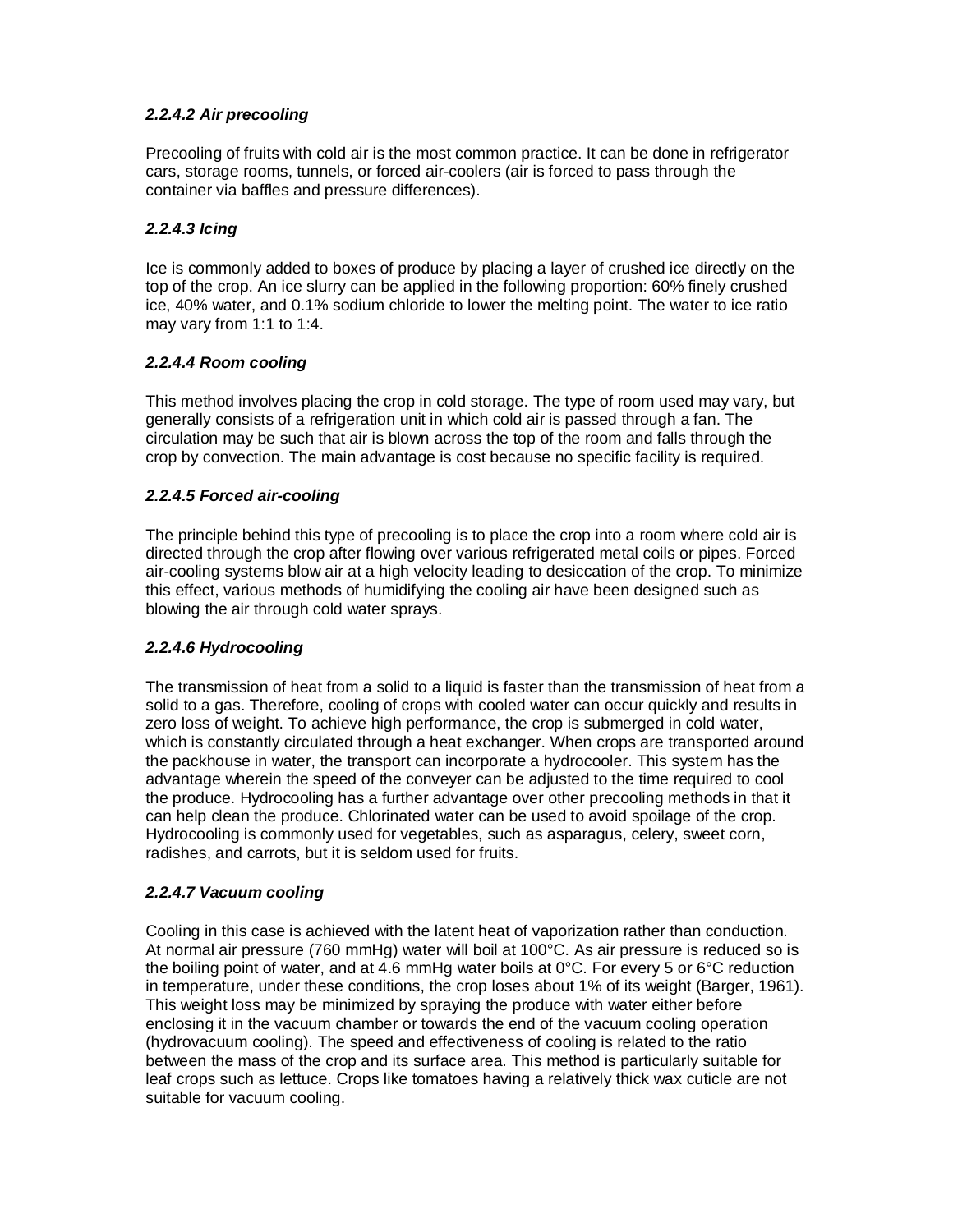#### *2.2.4.8 Recommended minimum temperature to increase storage time*

There is no ideal storage for all fruits and vegetables, because their response to reduced temperatures varies widely. The importance of factors such as mould growth and chilling injuries must be taken into account, as well as the required length of storage (Wills et al., 1989). Storage temperature for fruits and vegetables can range from -1 to 13°C, depending on their perishability. Extremely perishable fruits such as apricots, berries, cherries, figs, watermelons can be stored at -1 to 4°C for 1-5 weeks; less perishable fruits such as mandarin, nectarine, ripe or green pineapple can be stored at 5-9°C for 2-5 weeks; bananas at 10°C for 1-2 weeks and green bananas at 13°C for 1-2 weeks. Highly perishable vegetables can be stored up to 4 weeks such as asparagus, beans, broccoli, and Brussels sprouts at -1-4°C for 1-4 weeks; cauliflower at 5-9°C for 2-4 weeks. Green tomato is less perishable and can be stored at 10°C for 3-6 weeks and non-perishable vegetables such as carrots, onions, potatoes and parsnips can be stored at 5-9°C for 12-28 weeks. Similarly, sweet potatoes can be stored at 10°C for 16-24 weeks. The storage life of produce is highly variable and related to the respiration rate; there is an inverse relation between respiration rate and storage life in that produce with low respiration generally keeps longer.

For example, the respiration rate of a very perishable fruit like ripe banana is 200 mL CO2.kg<sup>-</sup>Ih<sup>-1</sup> at 15°C, compared to a non-perishable fruit such as apple, which has a respiration rate of 25 mL CO2.kg<sup>-1</sup> h<sup>-1</sup> at 15°C.

#### *2.2.4.9 High temperatures*

Exposure of fruits and vegetables to high temperatures during post-harvest reduces their storage or marketable life. This is because as living material, their metabolic rate is normally higher with higher temperatures. High temperature treatments are beneficial in curing root crops, drying bulb crops, and controlling diseases and pests in some fruits. Many fruits are exposed to high temperatures in combination with ethylene (or another suitable gas) to initiate or improve ripening or skin colour.

## **2.2.5 Storage**

The marketable life of most fresh vegetables can be extended by prompt storage in an environment that maintains product quality. The desired environment can be obtained in facilities where temperature, air circulation, relative humidity, and sometimes atmosphere composition can be controlled. Storage rooms can be grouped accordingly as those requiring refrigeration and those that do not. Storage rooms and methods not requiring refrigeration include: *in situ*, sand, coir, pits, clamps, windbreaks, cellars, barns, evaporative cooling, and night ventilation:

*In situ.* This method of storing fruits and vegetables involves delaying the harvest until the crop is required. It can be used in some cases with root crops, such as cassava, but means that the land on which the crop was grown will remain occupied and a new crop cannot be planted. In colder climates, the crop may be exposed to freezing and chilling injury.

**Sand or coir**: This storage technique is used in countries like India to store potatoes for longer periods of time, which involves covering the commodity under ground with sand.

**Pits** or trenches are dug at the edges of the field where the crop has been grown. Usually pits are placed at the highest point in the field, especially in regions of high rainfall. The pit or trench is lined with straw or other organic material and filled with the crop being stored, then covered with a layer of organic material followed by a layer of soil. Holes are created with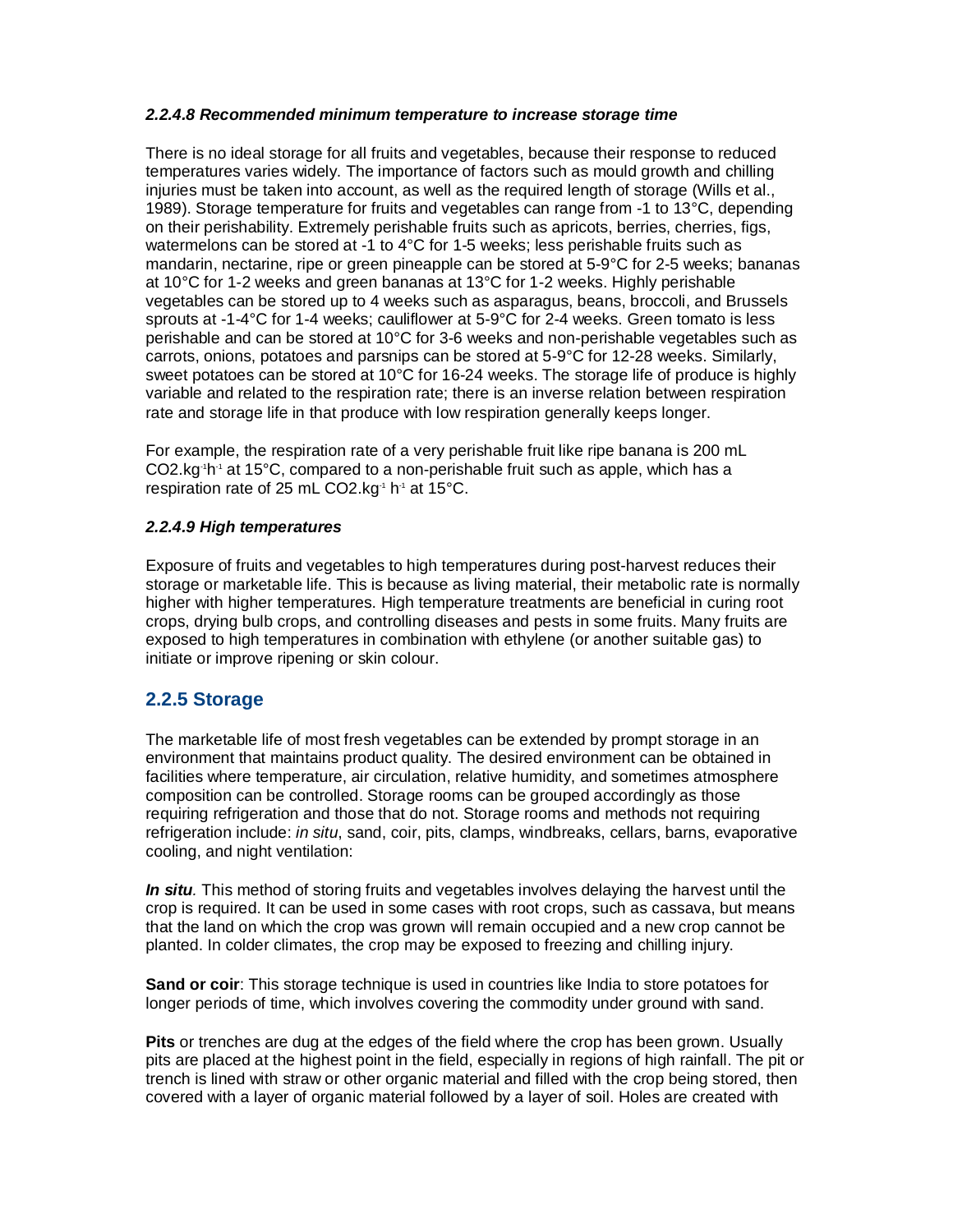straw at the top to allow for air ventilation, as lack of ventilation may cause problems with rotting of the crop.

**Clamps**. This has been a traditional method for storing potatoes in some parts of the world, such as Great Britain. A common design uses an area of land at the side of the field. The width of the clamp is about 1 to 2.5 m. The dimensions are marked out and the potatoes piled on the ground in an elongated conical heap. Sometimes straw is laid on the soil before the potatoes. The central height of the heap depends on its angle of repose, which is about one third the width of the clump. At the top, straw is bent over the ridge so that rain will tend to run off the structure. Straw thickness should be from 15-25 cm when compressed. After two weeks, the clamp is covered with soil to a depth of 15-20 cm, but this may vary depending on the climate.

**Windbreaks** are constructed by driving wooden stakes into the ground in two parallel rows about 1 m apart. A wooden platform is built between the stakes about 30 cm from the ground, often made from wooden boxes. Chicken wire is affixed between the stakes and across both ends of the windbreak. This method is used in Britain to store onions (Thompson, 1996).

**Cellars.** These underground or partly underground rooms are often beneath a house. This location has good insulation, providing cooling in warm ambient conditions and protection from excessively low temperatures in cold climates. Cellars have traditionally been used at domestic scale in Britain to store apples, cabbages, onions, and potatoes during winter.

**Barns.** A barn is a farm building for sheltering, processing, and storing agricultural products, animals, and implements. Although there is no precise scale or measure for the type or size of the building, the term barn is usually reserved for the largest or most important structure on any particular farm. Smaller or minor agricultural buildings are often labelled sheds or outbuildings and are normally used to house smaller implements or activities.

**Evaporative cooling.** When water evaporates from the liquid phase into the vapour phase energy is required. This principle can be used to cool stores by first passing the air introduced into the storage room through a pad of water. The degree of cooling depends on the original humidity of the air and the efficiency of the evaporating surface. If the ambient air has low humidity and is humidified to around 100% RH, then a large reduction in temperature will be achieved. This can provide cool moist conditions during storage.

**Night ventilation.** In hot climates, the variation between day and night temperatures can be used to keep stores cool. The storage room should be well insulated when the crop is placed inside. A fan is built into the store room, which is switched on when the outside temperature at night becomes lower than the temperature within. The fan switches off when the temperatures equalize. The fan is controlled by a differential thermostat, which constantly compares the outside air temperature with the internal storage temperature. This method is used to store bulk onions.

**Controlled atmospheres** are made of gastight chambers with insulated walls, ceiling, and floor. They are increasingly common for fruit storage at larger scale. Depending on the species and variety, various blends of O2, CO2, and N2 are required. Low content O2 atmospheres (0.8 to 1.5%), called ULO (Ultra -Low Oxygen) atmospheres, are used for fruits with long storage lives (e.g., apples).

#### **2.2.6 Pest control and decay**